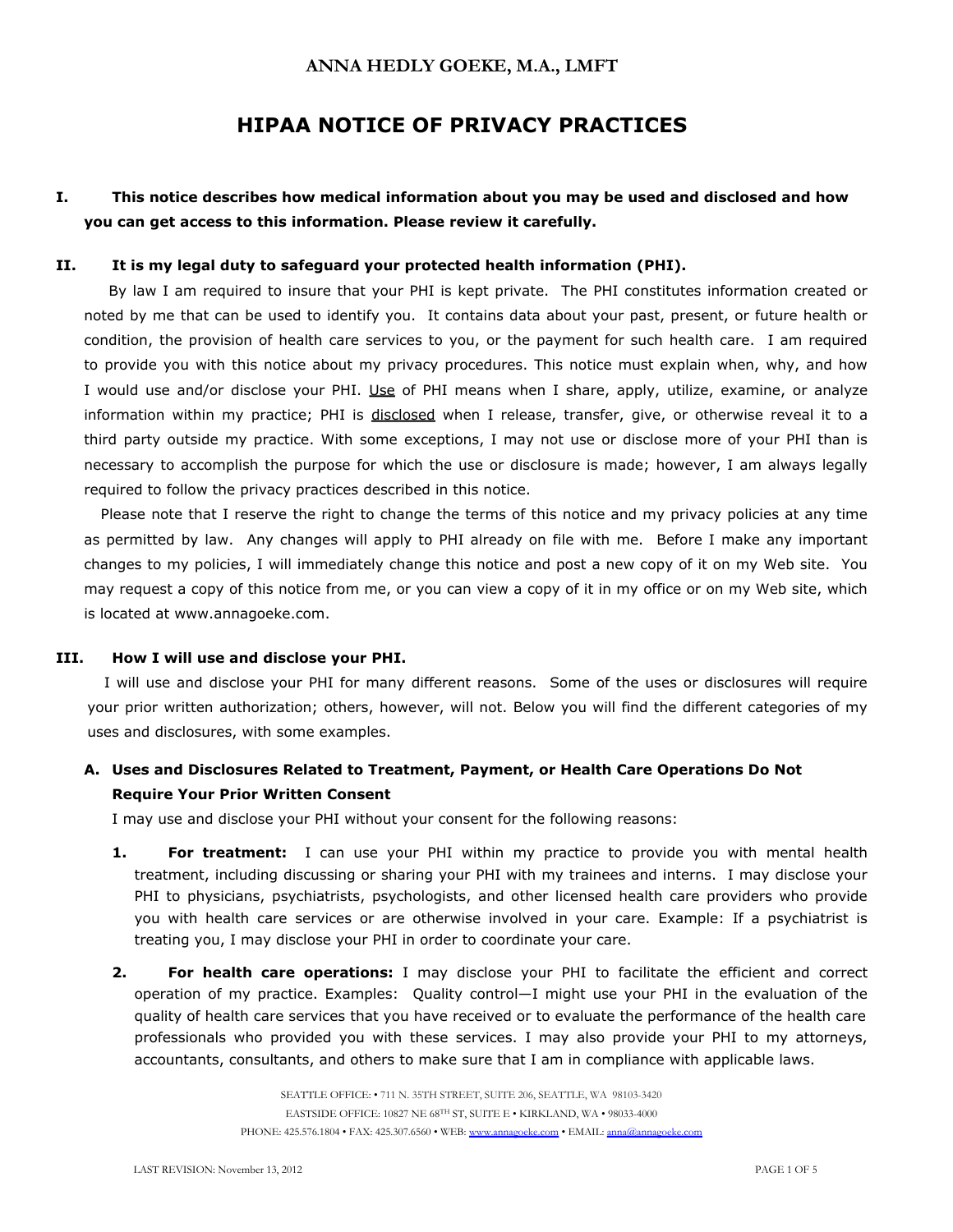- **3. To obtain payment for treatment:** I may use and disclose your PHI to bill and collect payment for the treatment and services I provided you. Example: I might send your PHI to your insurance company or health plan in order to get payment for the health care services that I have provided to you. I could also provide your PHI to business associates, such as billing companies, claims processing companies, and others that process health care claims for my office.
- **4.** Other disclosures: Examples: Your consent isn't required if you need emergency treatment provided that I attempt to get your consent after treatment is rendered. In the event that I try to get your consent but you are unable to communicate with me (for example, if you are unconscious or in severe pain) but I think that you would consent to such treatment if you could, I may disclose your PHI.

## *B. Certain Other Uses and Disclosures Do Not Require Your Consent*

*I may use and/or disclose your PHI without your consent or authorization for the following reasons: (Note to therapists: The following list is a compilation of federal and California laws.)*

- *1. When disclosure is required by federal, state, or local law; judicial, board, or administrative proceedings; or law enforcement Example: I may make a disclosure to the appropriate officials when a law requires me to report information to government agencies, law enforcement personnel, and/or in an administrative proceeding.*
- *2. If disclosure is compelled by a party to a proceeding before a court of an administrative agency pursuant to its lawful authority.*
- *3. If disclosure is required by a search warrant lawfully issued to a governmental law enforcement agency.*
- *4. If disclosure is compelled by the patient or the patient's representative pursuant to health and safety codes or to corresponding federal statutes of regulations, such as the privacy rule that requires this notice.*
- *5. To avoid harm. I may provide PHI to law enforcement personnel or persons able to prevent or mitigate a serious threat to the health or safety of a person or the public (i.e., adverse reaction to meds).*
- *6. If disclosure is compelled or permitted by the fact that you are in such mental or emotional condition as to be dangerous to yourself or the person or property of others, and if I determine that disclosure is necessary to prevent the threatened danger.*
- *7. If disclosure is mandated by the Child Abuse and Neglect Reporting law. For example, if I have a reasonable suspicion of child abuse or neglect.*
- *8. If disclosure is mandated by the Elder/Dependent Adult Abuse Reporting law. For example, if I have a reasonable suspicion of elder abuse or dependent adult abuse.*
- *9. If disclosure is compelled or permitted by the fact that you tell me of a serious/ imminent threat of physical violence by you against a reasonably identifiable victim or victims.*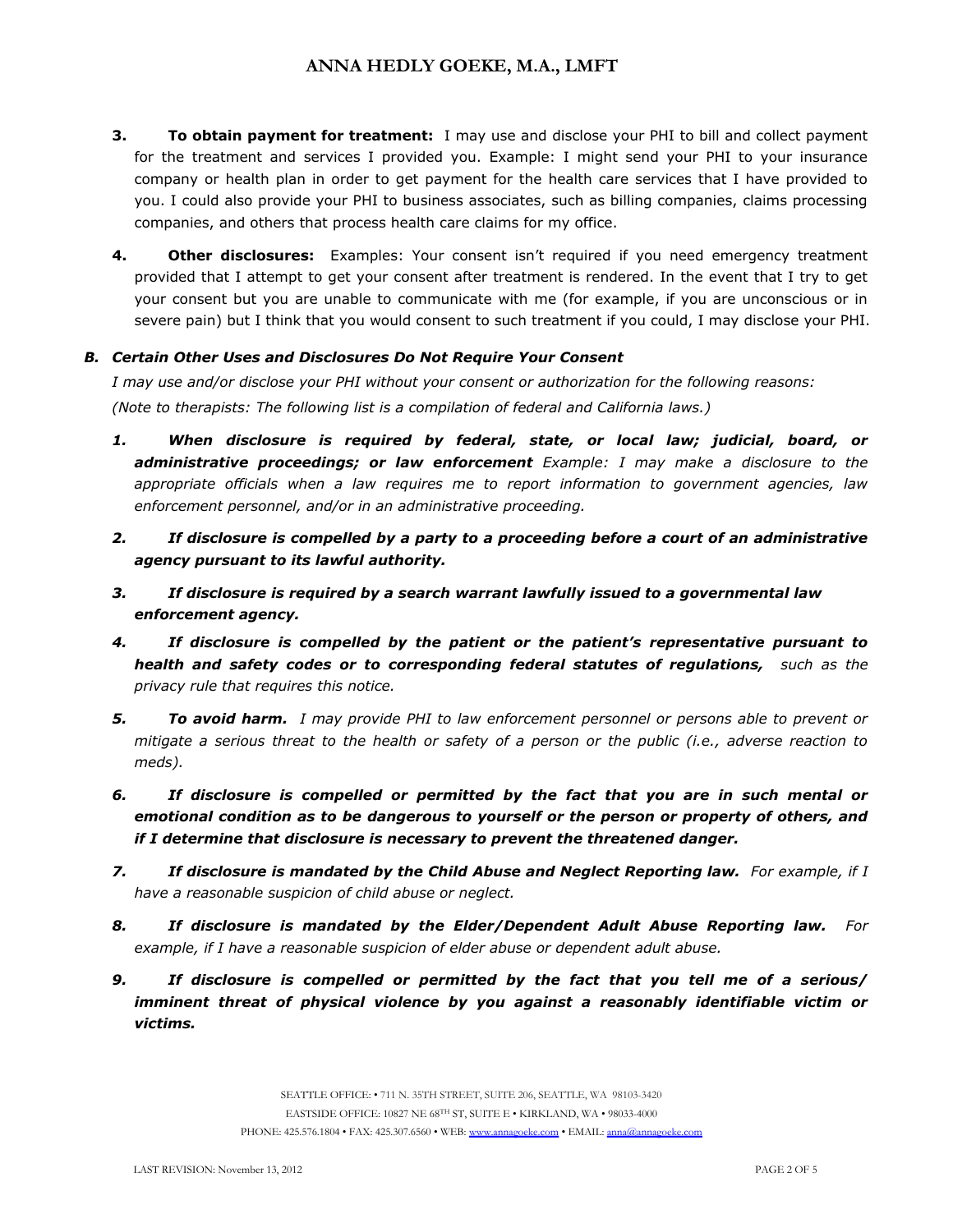- *10. For public health activities. Example: In the event of your death, if a disclosure is permitted or compelled, I may need to give the county coroner information about you.*
- *11. For health oversight activities. Example: I may be required to provide information to assist the government in the course of an investigation or inspection of a health care organization or provider.*
- *12. For specific government functions. Examples: I may disclose PHI of military personnel and veterans under certain circumstances. Also, I may disclose PHI in the interests of national security, such as protecting the president of the United States or assisting with intelligence operations.*
- *13. For research purposes. In certain circumstances, I may provide PHI in order to conduct medical research.*
- *14. For Workers' Compensation purposes. I may provide PHI in order to comply with Workers' Compensation laws.*
- *15. Appointment reminders and health-related benefits or services. Examples: I may use PHI to provide appointment reminders. I may use PHI to give you information about alternative treatment options or other health care services or benefits I offer.*
- *16. If an arbitrator or arbitration panel compels disclosure, when arbitration is lawfully requested by either party, pursuant to subpoena duces tectum (e.g., a subpoena for mental health records) or any other provision authorizing disclosure in a proceeding before an arbitrator or arbitration panel.*
- *17. If disclosure is required or permitted to a health oversight agency for oversight activities authorized by law. Example: When compelled by U.S. Secretary of HHS to investigate or assess my compliance with HIPAA regulations.*
- *18. If disclosure is otherwise specifically required by law.*

### **C. Certain Uses and Disclosures Require You to Have the Opportunity to Object**

I may provide your PHI to a family member, friend, or other individual who you indicate is involved in your care or responsible for the payment for your health care, unless you object in whole or in part. Retroactive consent may be obtained in emergency situations.

### **D. Other Uses and Disclosures Require Your Prior Written Authorization**

In any other situation not described in Sections IIIA, IIIB, and IIIC above, I will request your written authorization before using or disclosing any of your PHI. Even if you have signed an authorization to disclose your PHI, you may later revoke that authorization, in writing, to stop any future uses and disclosures (assuming that I haven't taken any action subsequent to the original authorization) of your PHI by me.

#### **IV. The rights you have regarding your PHI**

#### **A. The Right to See and Get Copies of Your PHI.**

In general, you have the right to see your PHI that is in my possession, or to get copies of it; however, you must request it in writing. If I do not have your PHI, but I know who does, I will advise you how you can get it. You will receive a response from me within 30 days of my receiving your written request. Under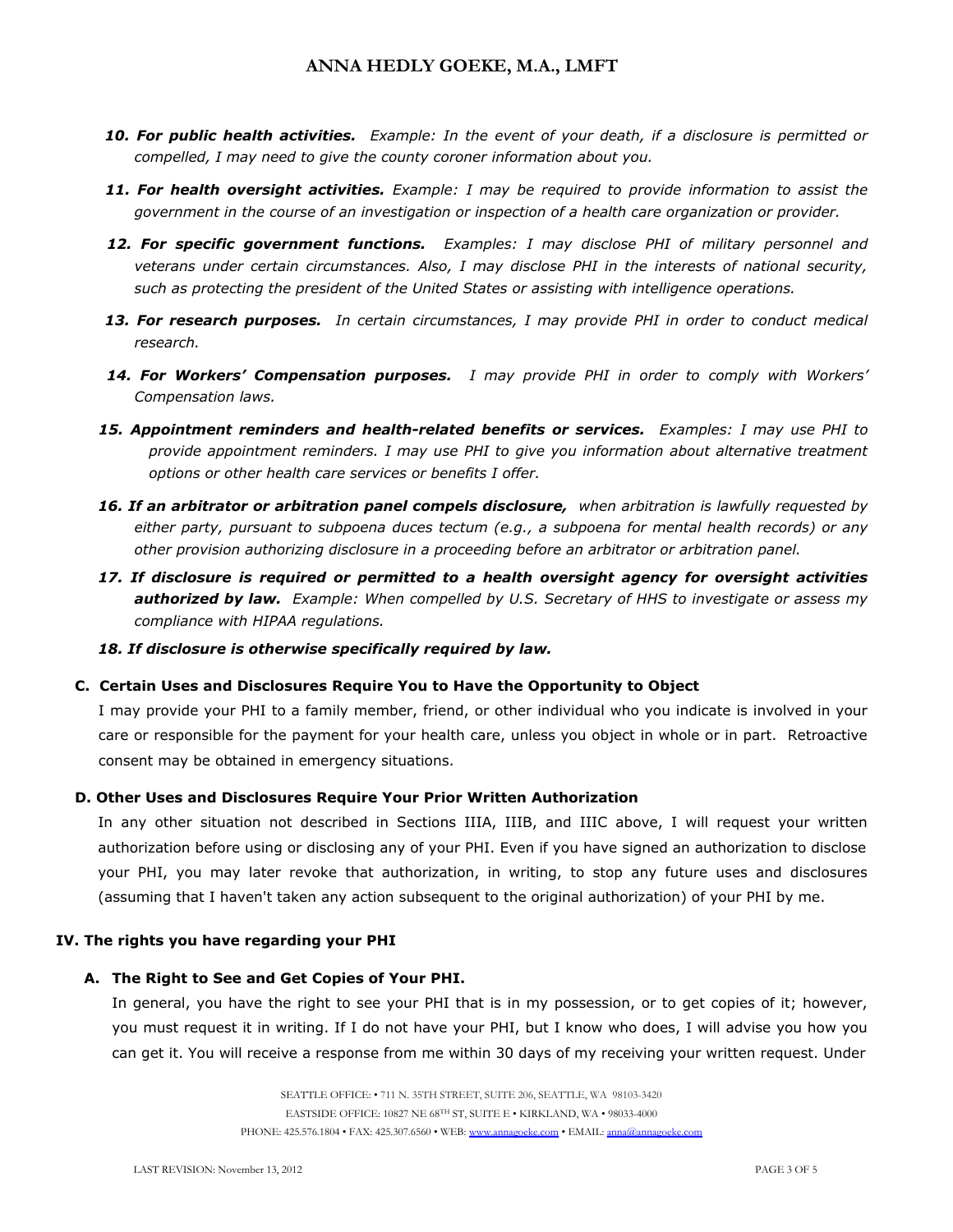certain circumstances, I may feel I must deny your request, but if I do, I will give you, in writing, the reasons for the denial. I will also explain your right to have my denial reviewed.

If you ask for copies of your PHI, I will charge you not more than \$0.25 per page. I may see fit to provide you with a summary or explanation of the PHI, but only if you agree to it, as well as to the cost, in advance.

#### **B. The Right to Request Limits on Uses and Disclosures of Your PHI**

You have the right to ask that I limit how I use and disclose your PHI. While I will consider your request, I am not legally bound to agree. If I do agree to your request, I will put those limits in writing and abide by them except in emergency situations. You do not have the right to limit the uses and disclosures that I am legally required or permitted to make.

#### **C. The Right to Choose How I Send Your PHI to You**

It is your right to ask that your PHI be sent to you at an alternate address (for example, sending information to your work address rather than your home address) or by an alternate method (for example, via e-mail instead of by regular mail). I am obliged to agree to your request providing that I can give you the PHI, in the format you requested, without undue inconvenience. I may not require an explanation from you as to the basis of your request as a condition of providing communications on a confidential basis.

#### **D. The Right to Get a List of the Disclosures I Have Made**

You are entitled to a list of disclosures of your PHI that I have made. The list will not include uses or disclosures to which you have already consented, that is, those for treatment, payment, or health care operations, sent directly to you, or to your family; neither will the list include disclosures made for national security purposes, disclosures to corrections or law enforcement personnel, or disclosures made before April 15, 2003. After April 15, 2003, disclosure records will be held for 6 years.

I will respond to your request for an accounting of disclosures within 60 days of receiving your request. The list I give you will include disclosures made in the previous 6 years (the first 6-year period being 2003–2009) unless you indicate a shorter period. The list will include the date of the disclosure, to whom PHI was disclosed (including their address, if known), a description of the information disclosed, and the reason for the disclosure. I will provide the list to you at no cost, unless you make more than 1 request in the same year, in which case I will charge you a reasonable sum based on a set fee for each additional request.

#### **E. The Right to Amend Your PHI**

If you believe that there is some error in your PHI or that important information has been omitted, it is your right to request that I correct the existing information or add the missing information. Your request and the reason for the request must be made in writing. You will receive a response within 60 days of my receipt of your request. I may deny your request, in writing, if I find that: the PHI is (a) correct and complete, (b) forbidden to be disclosed, (c) not part of my records, or (d) written by someone other than me. My denial must be in writing and must state the reasons for the denial. It must also explain your